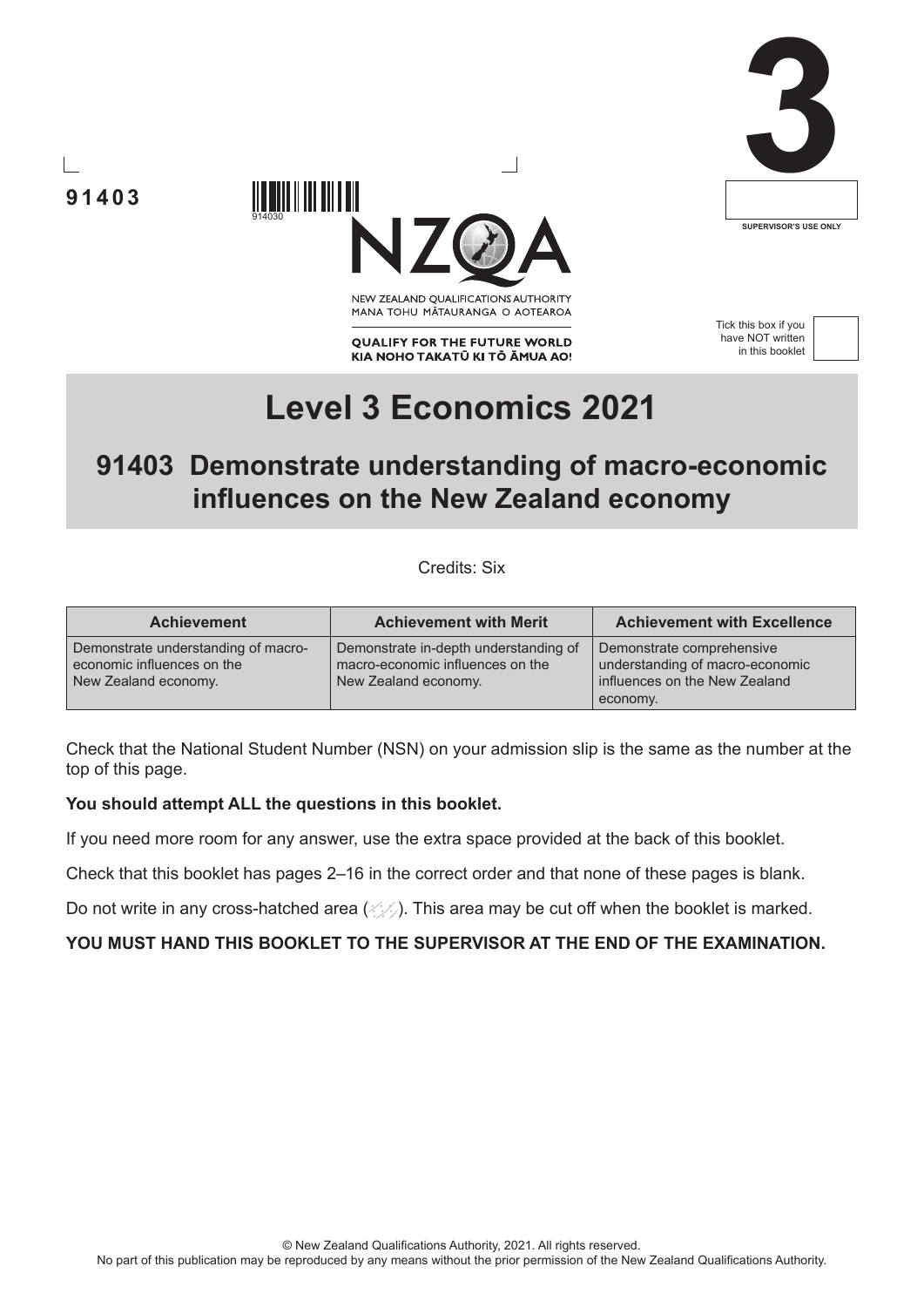## **QUESTION ONE: Border restrictions and lowering the Official Cash Rate**

Border restrictions remain in place. These are significantly affecting industries such as international tourism and education, which together would normally account for a fifth of New Zealand's exports. Many firms are reducing costs because of the weaker economy. New investment projects are being put on hold or cancelled.

Border restrictions due to COVID-19 have much wider implications on the New Zealand economy than the initial decrease in export receipts.



#### **Model One: Circular flow model showing money flows**

(a) Referring to the resource material and Model One, explain in detail the initial impact on export receipts of continued border restrictions, and the flow-on effects on all five sectors of the economy.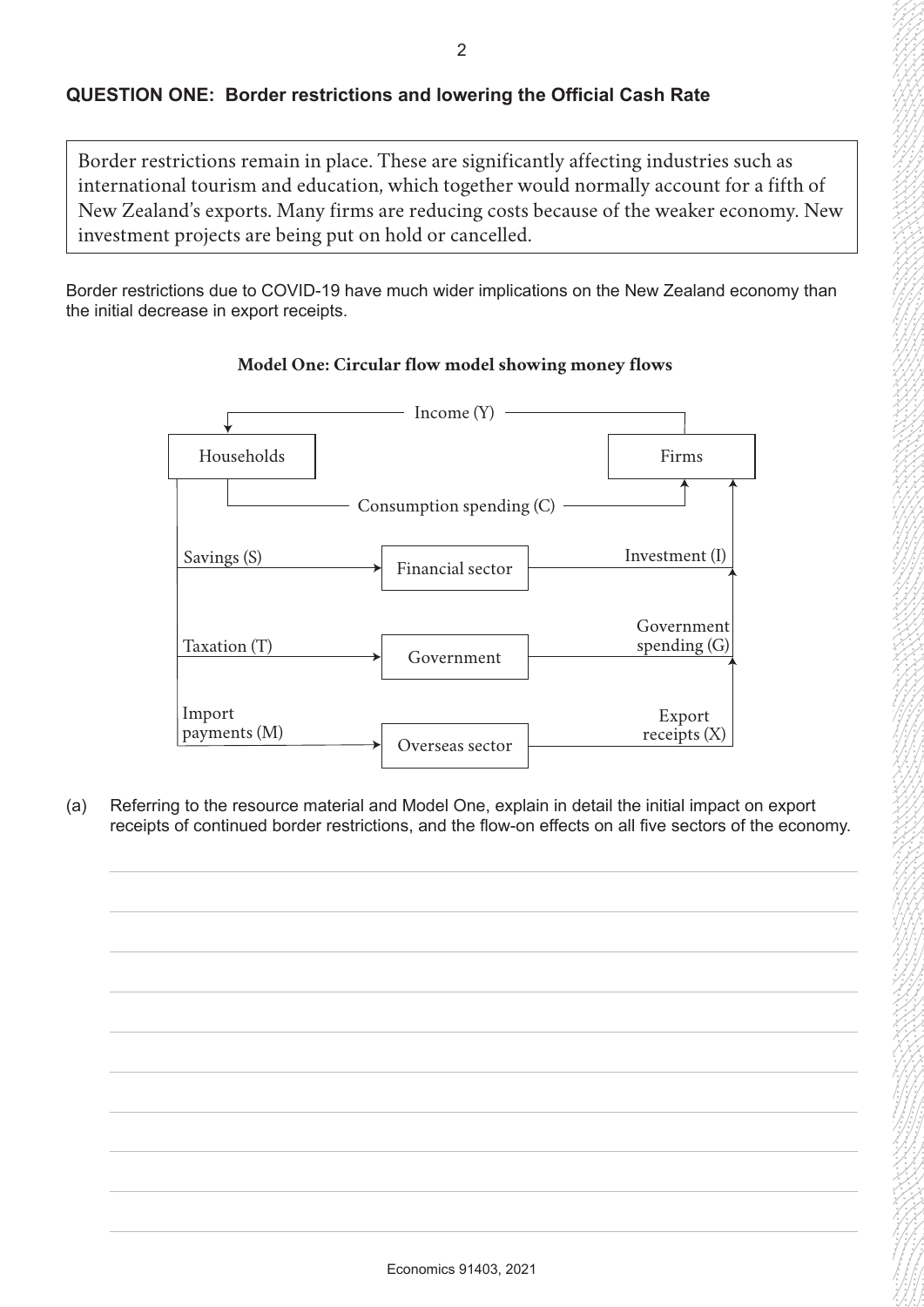**This page has been deliberately left blank. The examination continues on the following page.**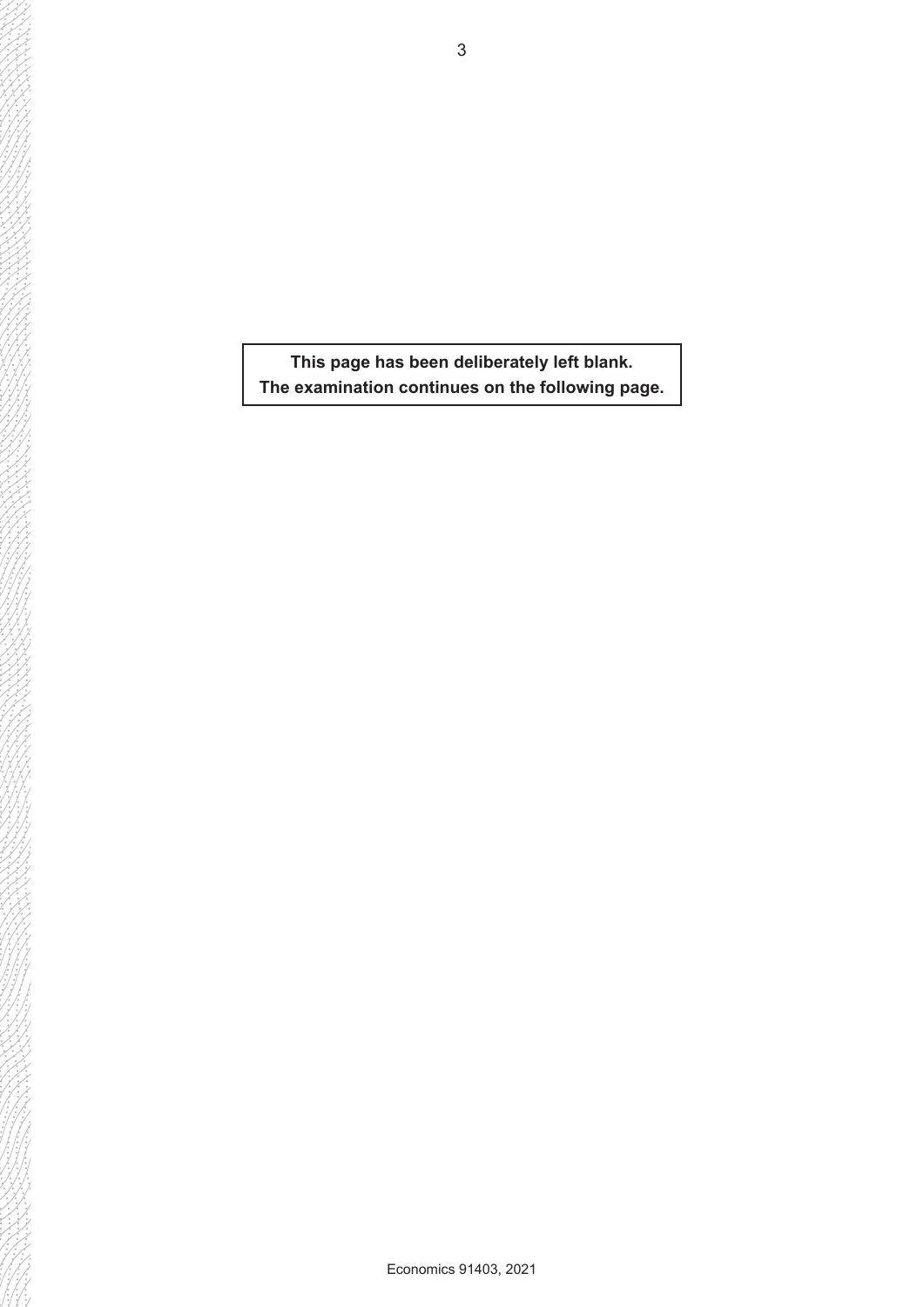The Reserve Bank reduced the Official Cash Rate (OCR) to an all-time low of 0.25%. This can have an effect on the value of the New Zealand Dollar.

(b) On Graph One, below, show the impact of reducing the OCR on the value of the New Zealand dollar. Label any changes made.



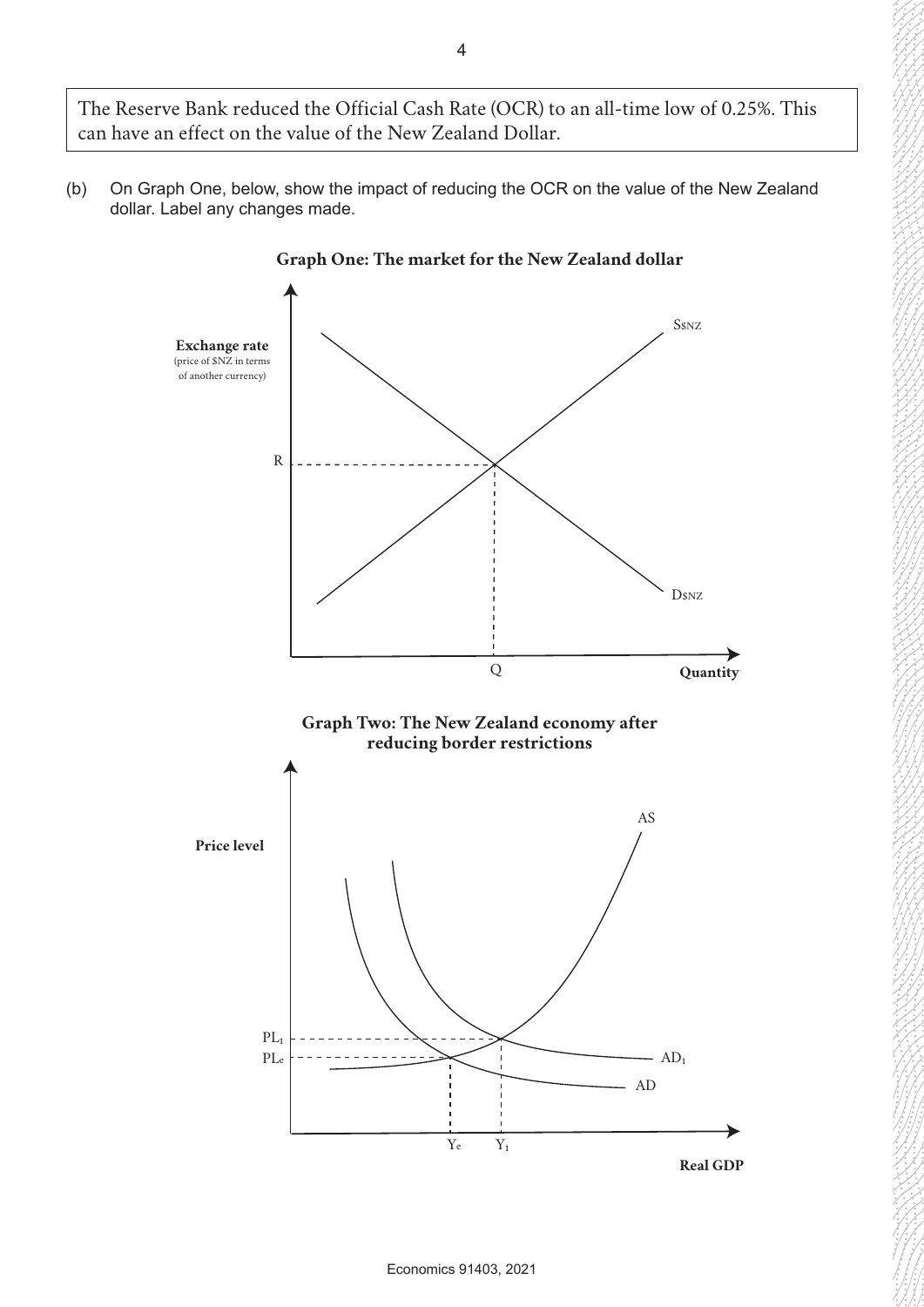Although reducing border restrictions is one way to promote economic growth, many argue that lowering the OCR is a more effective way.

Graph Two, on the previous page, shows the current level of output at Ye. The level of output moves to Y<sub>1</sub> if the Government reduces border restrictions.

- (c) (i) On Graph Two, show the impact on the level of output (label Y2) of the Reserve Bank lowering the OCR.
	- (ii) Compare and contrast the impact on economic growth of the New Zealand Government reducing border restrictions and of the Reserve Bank lowering the OCR. Refer to Graph One and Graph Two and explain why lowering the OCR might be more effective for the Government to achieve its goal of economic growth.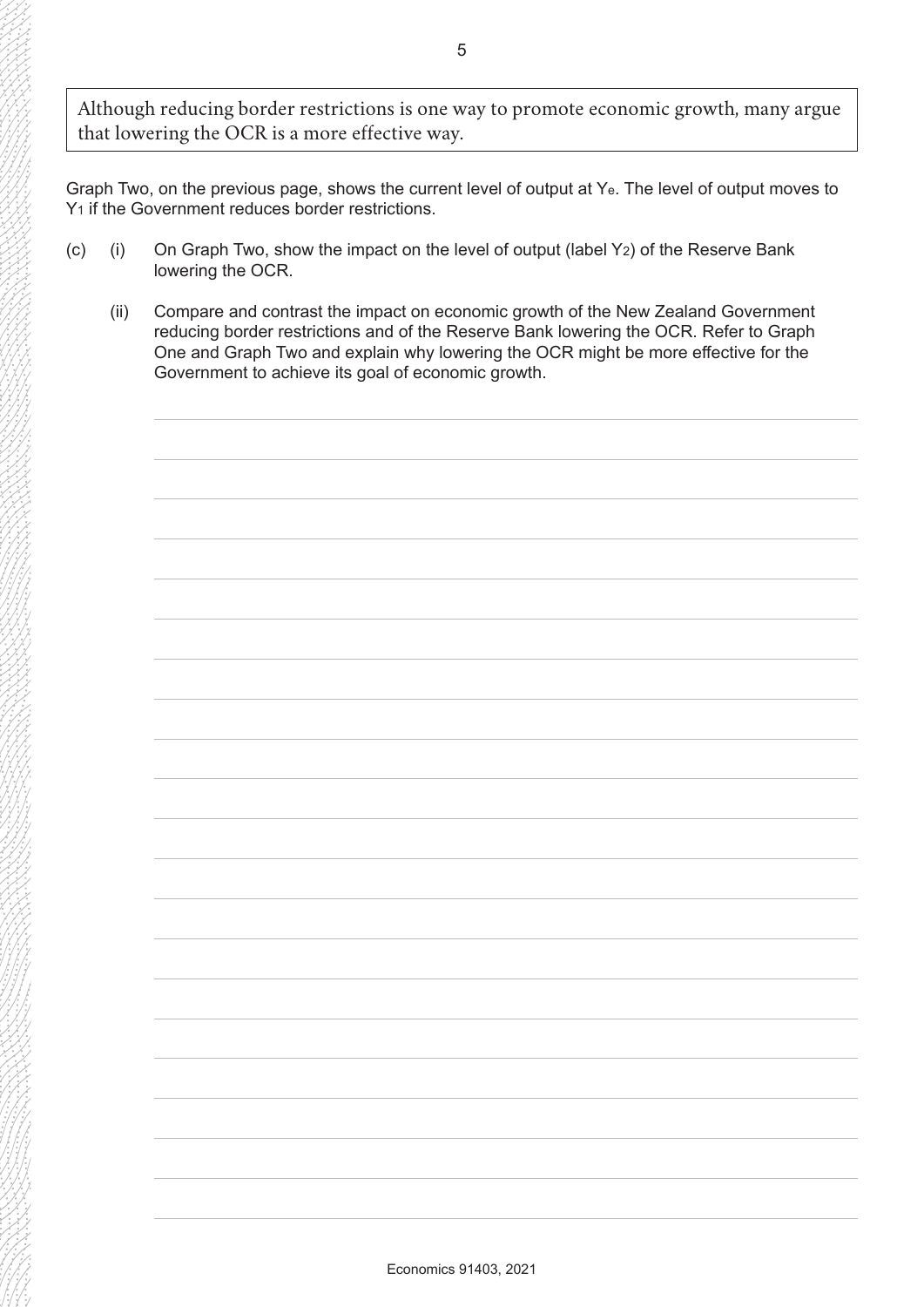## **QUESTION TWO: Business confidence and the business cycle**

## **A snapshot of the March 2020 ANZ Business Outlook Survey**

- Profit expectations fell, with many firms expecting lower profitability.
- Employment intentions fell, with a significant number of firms intending to reduce employment.
- Capacity utilisation, one of the best GDP indicators in the survey, fell heavily.
- (a) (i) Based on the snapshot in the resource material, identify the likely position, in March 2020, of the New Zealand economy by marking an **X** on Model Two, below.





(ii) State the four stages of the business cycle and explain why you have chosen the above position on Model Two for the New Zealand economy. Refer to the snapshot above.

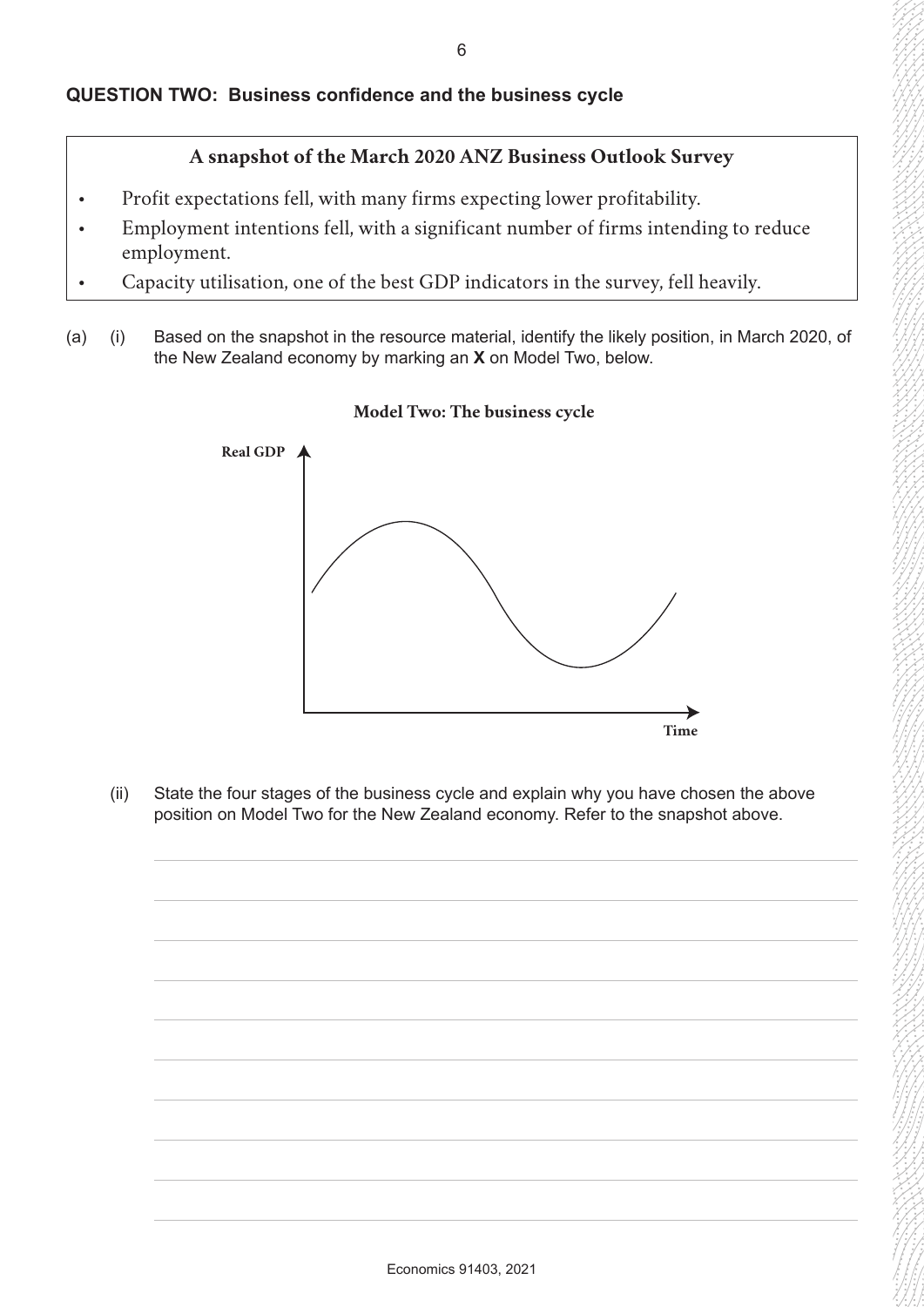**This page has been deliberately left blank. The examination continues on the following page.**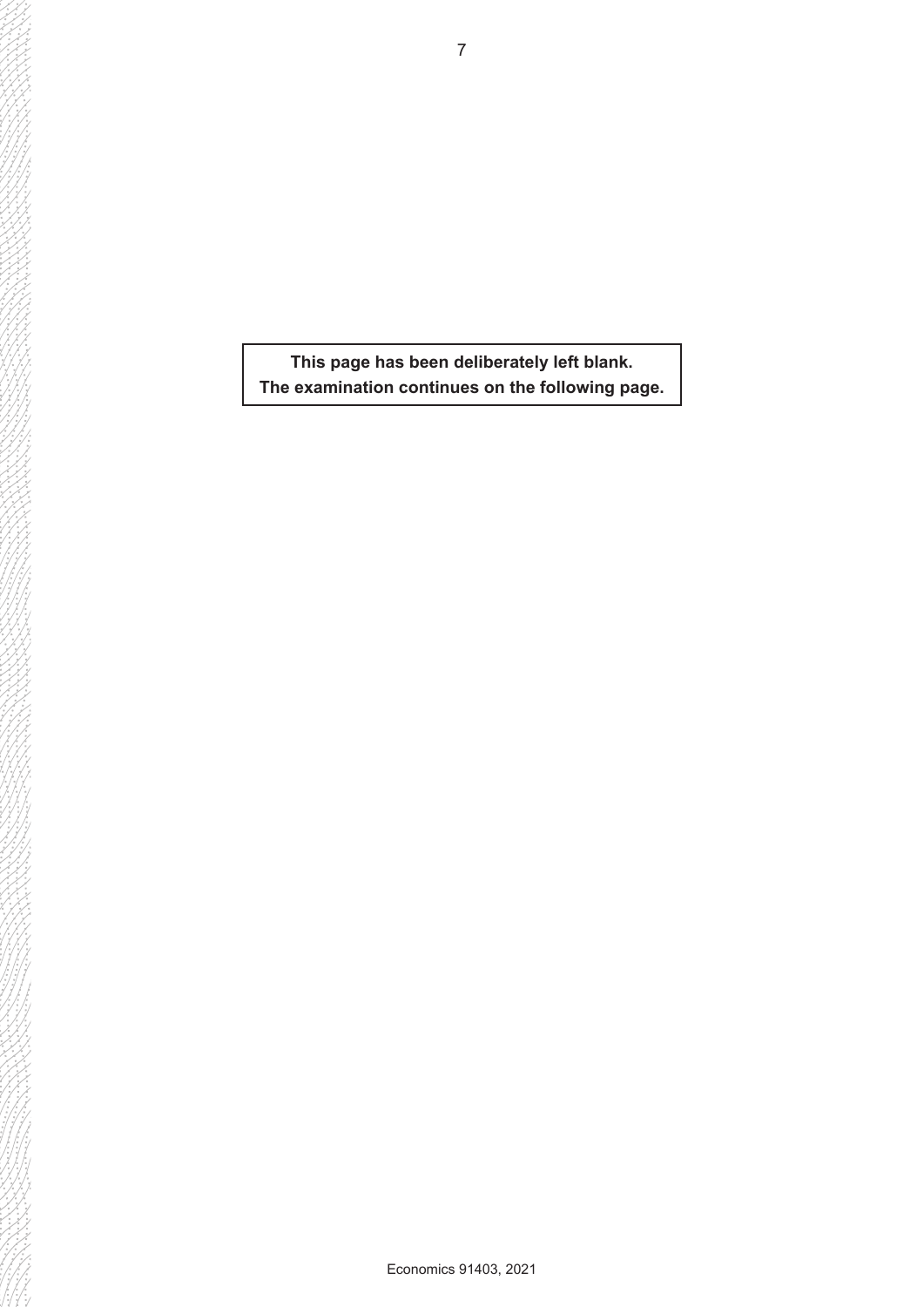## **The March 2020 ANZ Business Outlook Survey also reported the following:**

Business confidence plunged 45 points, with a majority of firms reporting that they expect general business conditions to deteriorate. Firms' expectations for their own activity fell, expecting lower activity over the year ahead. Investment intentions fell 21 points to net –14%.

(b) (i) On Graph Three, below, show the likely impact of decreased business confidence. Show the changes by labelling the new curve, the new price level (PL1), and real GDP (Y1).



**Graph Three: The New Zealand economy operating at low levels of output**

(ii) How would a decrease in business confidence affect employment? Refer to the changes you made to Graph Three in your detailed explanation.

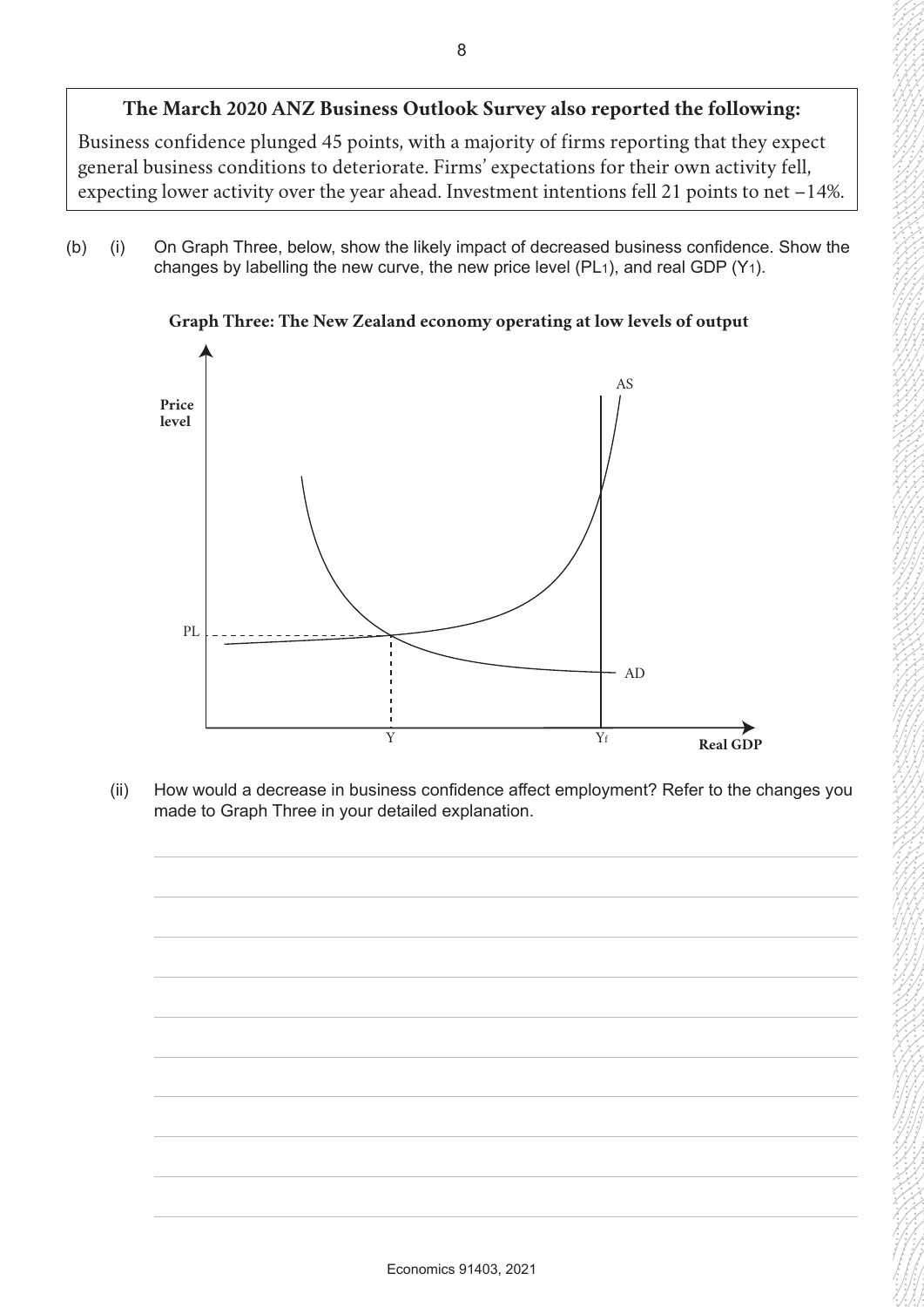(c) (i) On Graph Four, below, show the likely impact of decreased business confidence. Show the changes by labelling the new curve, the new price level (PL2), and real GDP (Y2).



**Graph Four: The New Zealand economy operating at high levels of output**

- (ii) Compare and contrast the impact of a decrease in business confidence on the Government goals of price stability and full employment, when the economy is operating at different levels of the business cycle. In your answer, explain:
	- the difference in the size of the impact on the **price level** in Graph Three to that in Graph Four
	- the difference in the size of the impact on **employment** in Graph Three to that in Graph Four.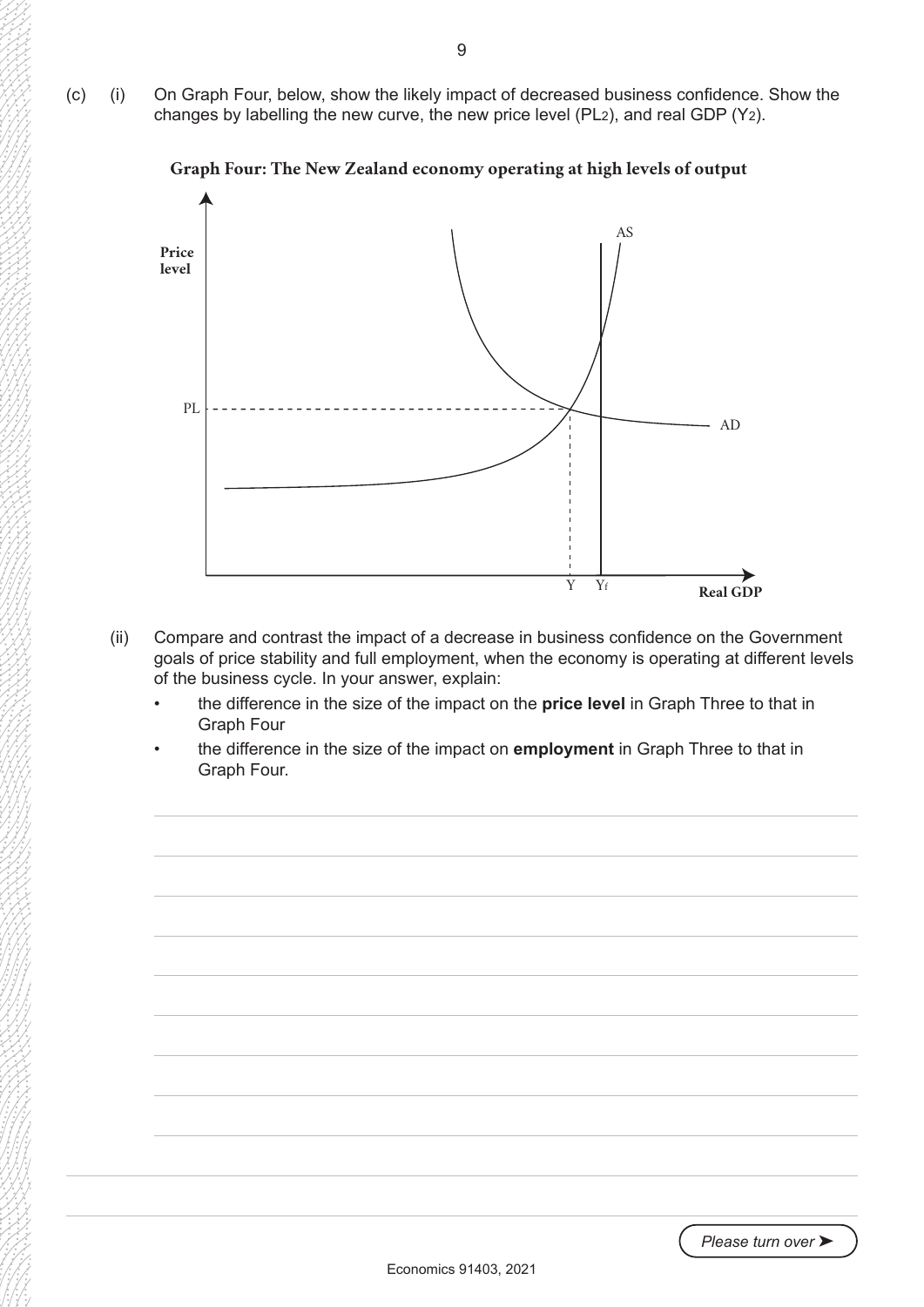![](_page_9_Figure_0.jpeg)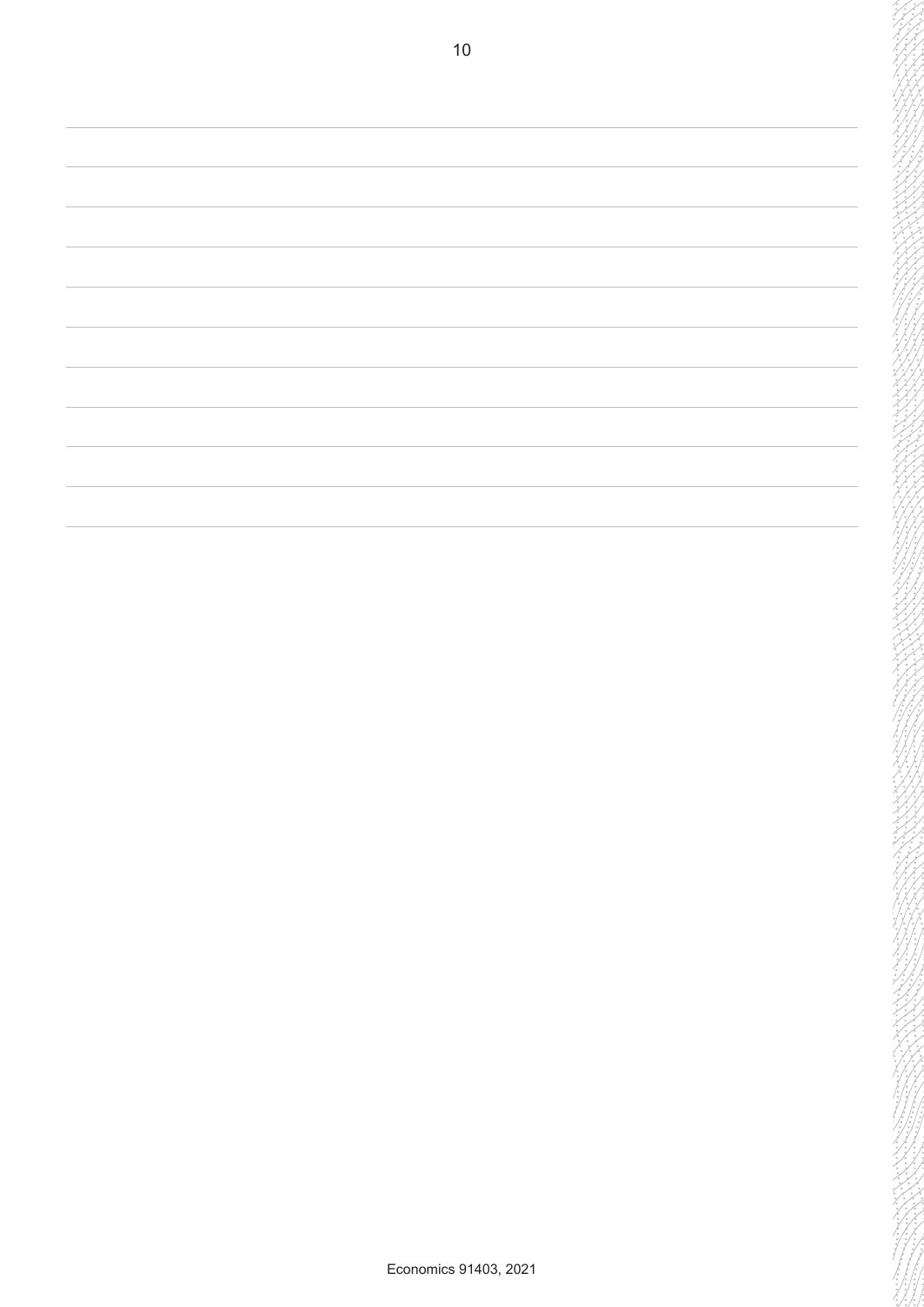**This page has been deliberately left blank. The examination continues on the following page.**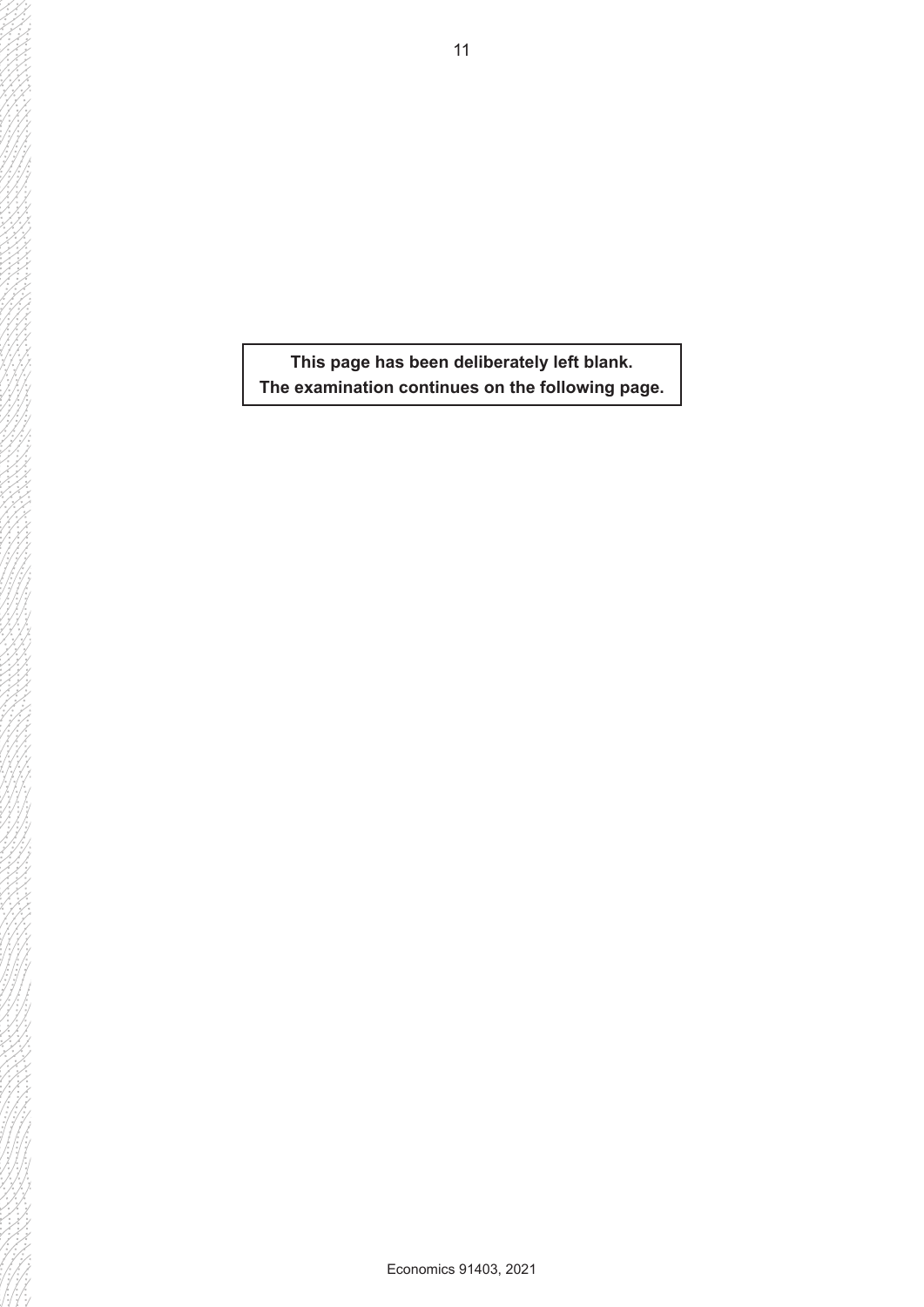## **QUESTION THREE: Income tax cuts and free trade agreement**

(a) (i) On Graph Five, below, clearly label the recessionary gap (RG) as a result of the economy operating below the full employment level of real GDP.

![](_page_11_Figure_2.jpeg)

**Graph Five: The New Zealand economy with a recessionary gap**

One way to reduce the recessionary gap is by the Government boosting household income through an income tax cut that encourages households to increase consumption spending.

(ii) Assume that the size of the recessionary gap (RG) is \$1.5 billion and the marginal propensity to consume is 90%. Using the formula for the spending multiplier, calculate the amount of initial increase in consumption spending that is required to increase real GDP by \$1.5 billion and fully close the recessionary gap.

Amount of initial increase in consumption spending required  $=$  \$

Space for working (if required)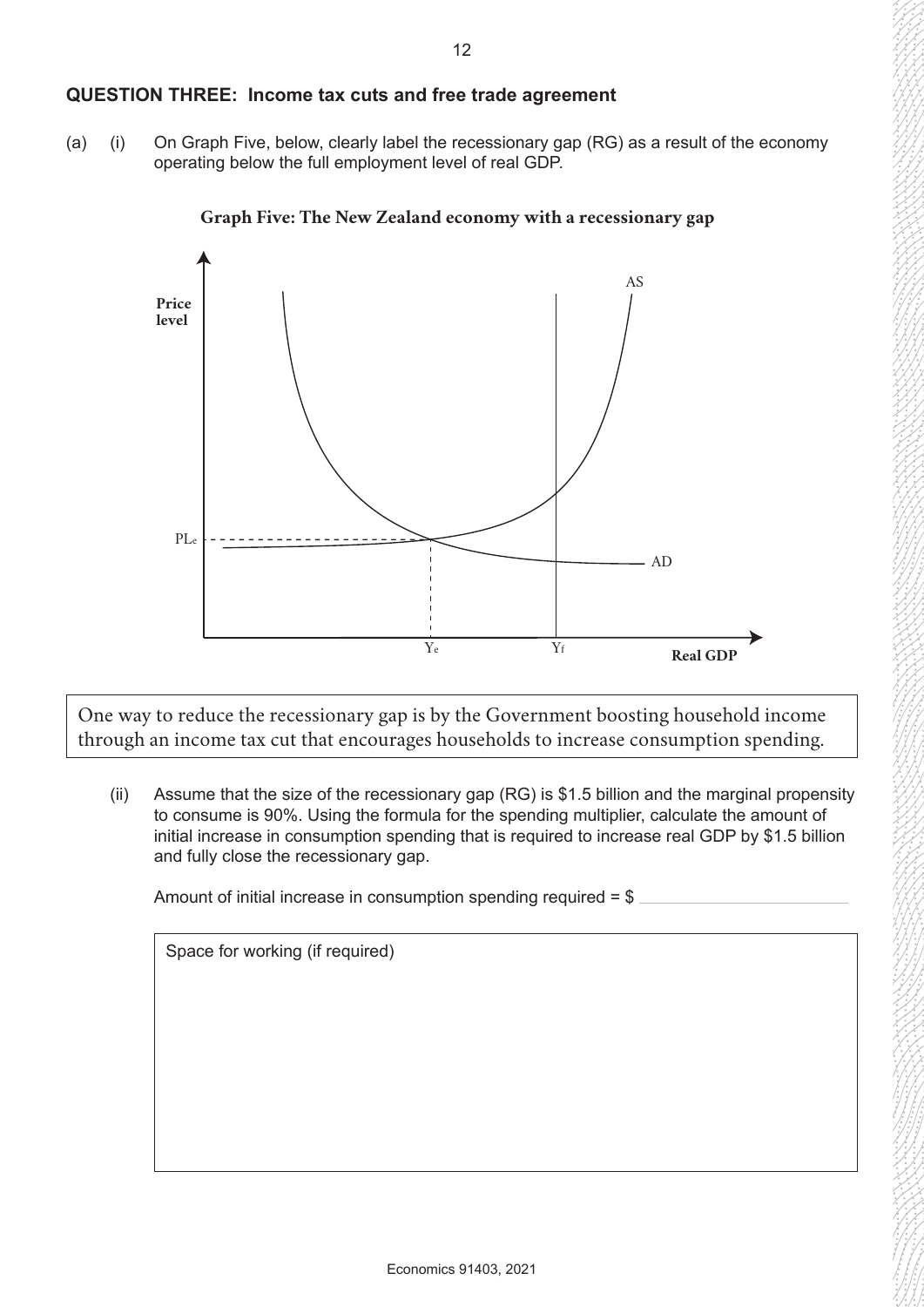| (iii) |      | Refer to your calculation from part (ii) and the concept of the spending multiplier. How could<br>the recessionary gap be removed with spending of less than \$1.5 billion?                |  |  |
|-------|------|--------------------------------------------------------------------------------------------------------------------------------------------------------------------------------------------|--|--|
|       |      |                                                                                                                                                                                            |  |  |
|       |      |                                                                                                                                                                                            |  |  |
|       |      |                                                                                                                                                                                            |  |  |
|       |      |                                                                                                                                                                                            |  |  |
|       |      |                                                                                                                                                                                            |  |  |
|       |      |                                                                                                                                                                                            |  |  |
|       |      |                                                                                                                                                                                            |  |  |
|       |      | A free trade agreement that improves the current account could also reduce the<br>recessionary gap.                                                                                        |  |  |
| (b)   | (i)  | On Graph Five, show the impact of a free trade agreement that reduces the recessionary<br>gap. Label your changes.                                                                         |  |  |
|       | (ii) | How could a free trade agreement improve the current account and reduce the recessionary<br>gap? Refer to the changes you made to Graph Five in part (b)(i), in your detailed explanation. |  |  |
|       |      |                                                                                                                                                                                            |  |  |
|       |      |                                                                                                                                                                                            |  |  |
|       |      |                                                                                                                                                                                            |  |  |
|       |      |                                                                                                                                                                                            |  |  |
|       |      |                                                                                                                                                                                            |  |  |
|       |      |                                                                                                                                                                                            |  |  |
|       |      |                                                                                                                                                                                            |  |  |
|       |      |                                                                                                                                                                                            |  |  |
|       |      |                                                                                                                                                                                            |  |  |
|       |      | Please turn over >                                                                                                                                                                         |  |  |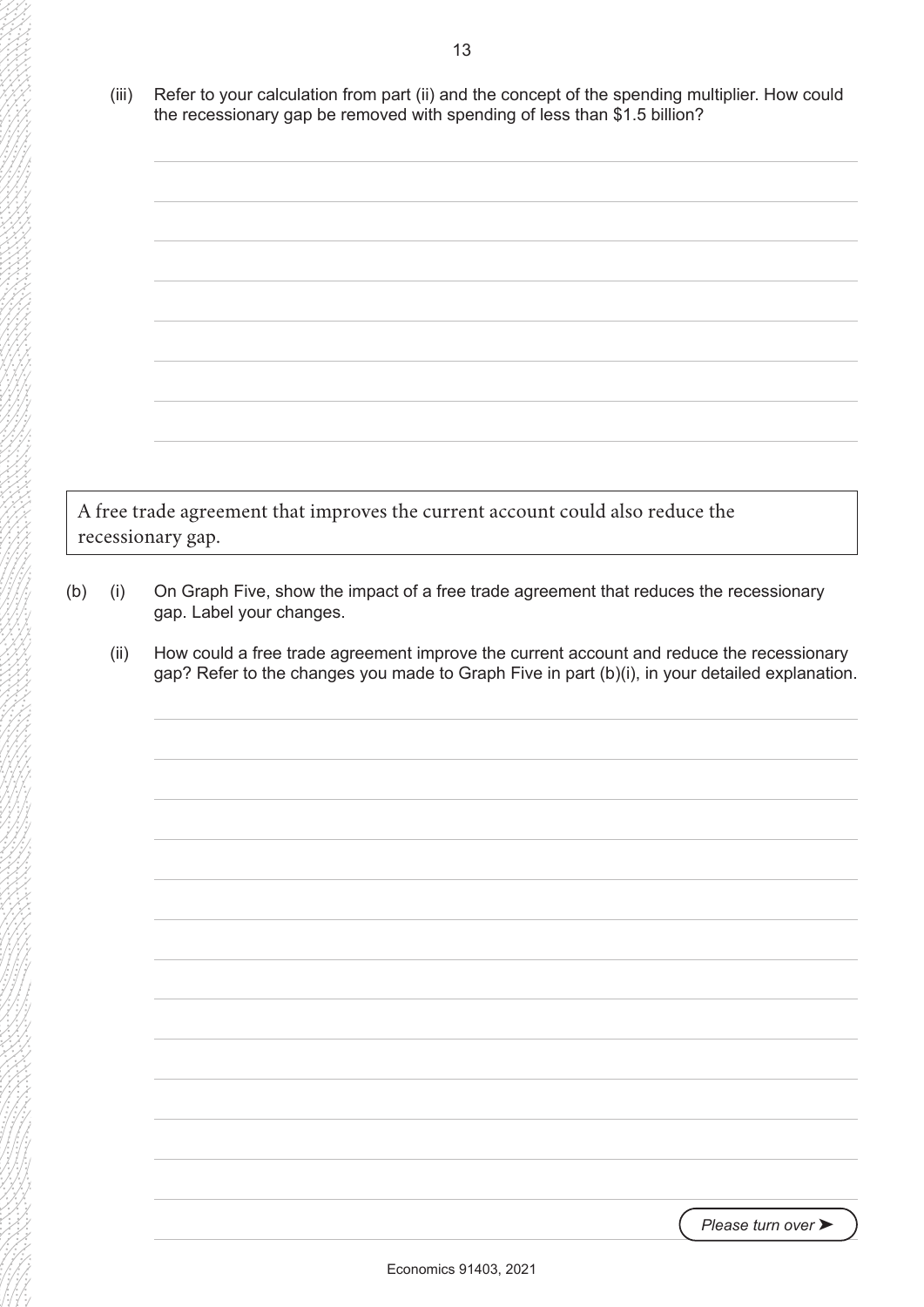(c) Which of these two policies (income tax cut or free trade agreement) will be more effective in increasing growth and fully removing the recessionary gap? Give a detailed explanation and refer to the changes you made to Graph Five.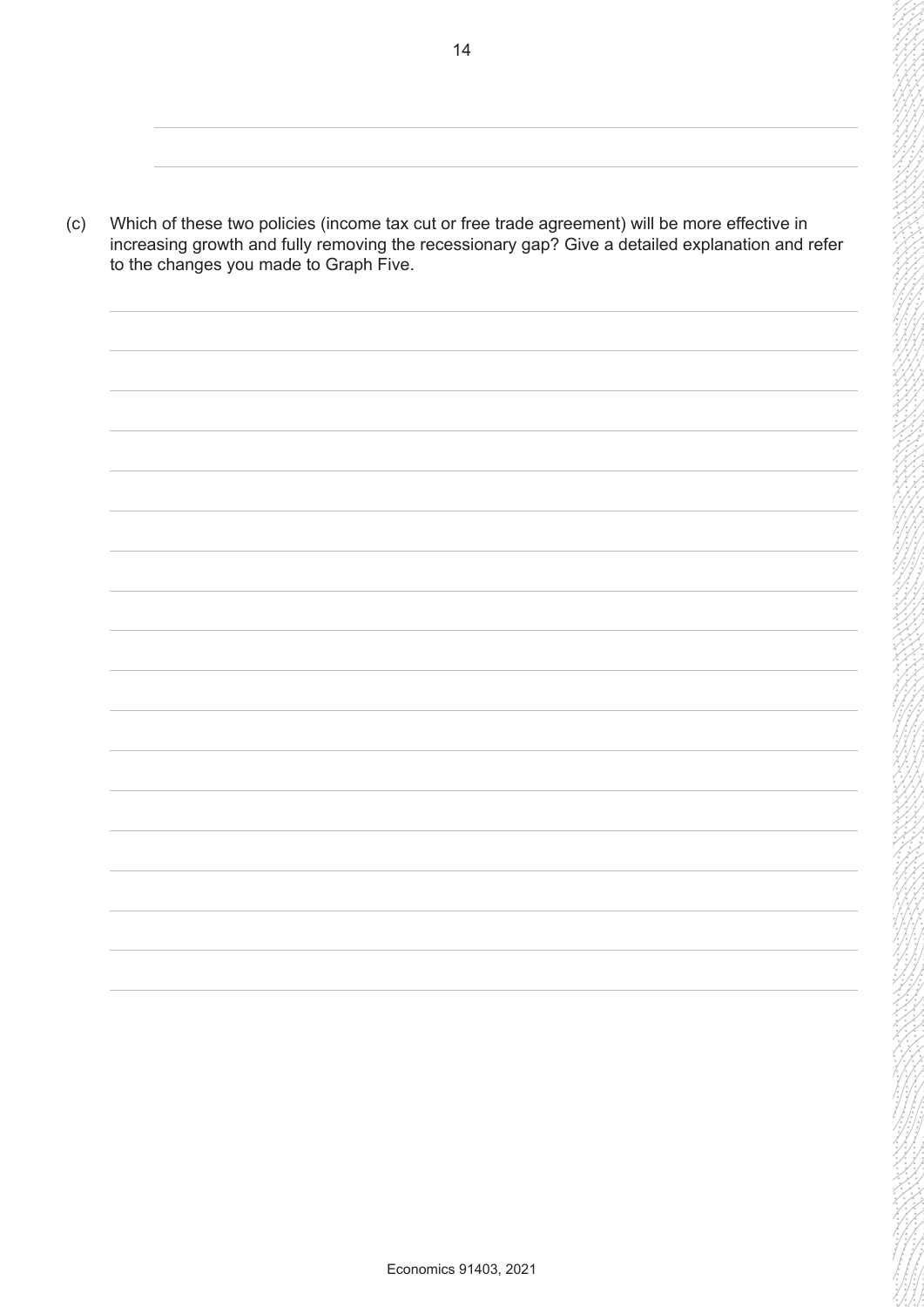|                            | Extra space if required.                    |  |
|----------------------------|---------------------------------------------|--|
|                            | Write the question number(s) if applicable. |  |
| <b>QUESTION<br/>NUMBER</b> |                                             |  |
|                            |                                             |  |
|                            |                                             |  |
|                            |                                             |  |
|                            |                                             |  |
|                            |                                             |  |
|                            |                                             |  |
|                            |                                             |  |
|                            |                                             |  |
|                            |                                             |  |
|                            |                                             |  |
|                            |                                             |  |
|                            |                                             |  |
|                            |                                             |  |
|                            |                                             |  |
|                            |                                             |  |
|                            |                                             |  |
|                            |                                             |  |
|                            |                                             |  |
|                            |                                             |  |
|                            |                                             |  |
|                            |                                             |  |
|                            |                                             |  |
|                            |                                             |  |
|                            |                                             |  |
|                            |                                             |  |
|                            |                                             |  |
|                            |                                             |  |
|                            |                                             |  |
|                            |                                             |  |
|                            |                                             |  |